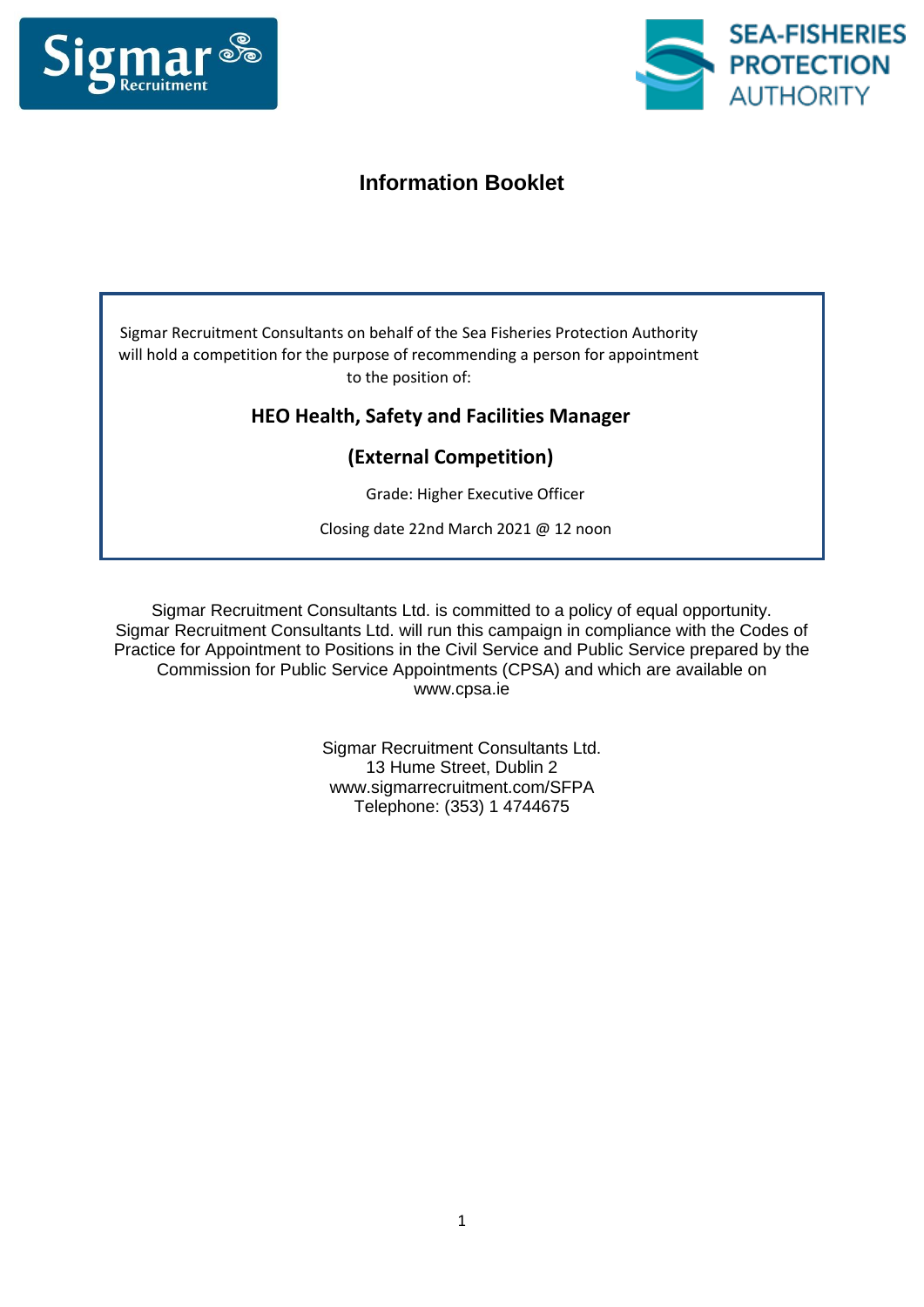



**Title: Employer: Salary: Level: Location: Closing date:**  HEO Health, Safety and Facilities Manager Sea Fisheries Protection Authority €49,845 (entry level) Higher Executive Officer (Standard Scale) Clonakilty, Co. Cork **12 noon on 22nd March 2021** 

# **SFPA Background:**

In accordance with Statutory Instrument No 376 of 2006 the Sea-Fisheries Protection Authority was established on the 1st of January 2007 as was provided for by the Sea-Fisheries and Maritime Jurisdiction Act 2006 (No. 8 of 2006). The Authority is independent in the exercise of its functions. The SFPA carries out a wide range of functions related to Sea-Fisheries conservation and Seafood Safety law including seafood consignment export certification, food operator business approval and registration, product approval and supporting the good reputation of Ireland's seafood industry through the implementation of Seafood safety legislation. The SFPA also performs a key role in shellfish sampling to support the production of safe shellfish by the Irish shellfish industry. The SFPA has a central role in the enforcement and verification of compliance with Sea-Fisheries legislation.

# **Principal Functions of the SFPA:**

- To secure efficient and effective enforcement of sea-fisheries law and food safety law
- To promote compliance with and deter contraventions of sea-fisheries law and food safety law
- To detect contraventions of sea-fisheries law and food safety law
- To provide information to the sea-fisheries and seafood sectors on sea-fisheries law and food safety law and relevant matters within the remit of the Authority, through the Consultative Committee established under section 48 of the above Act or by any other means it considers appropriate
- To advise the Minister in relation to policy on effective implementation of seafisheries law and food safety law
- To provide assistance and information to the Minister in relation to the remit of the Authority
- To collect and report data in relation to sea-fisheries and food safety as required by the Minister and under Community law
- To represent or assist in the representation of the State at national, Community and international for a as requested by the Minister; and
- To engage in any other activities relating to the functions of the Authority as may be approved of by the Minister

#### **Role Summary**

The SFPA wishes to recruit a full time Health, Safety & Facilities Manager, based in the National Seafood Centre, Clonakilty, County Cork.

The Sea-Fisheries Protection Authority (SFPA) currently has almost 150 employees working from seven locations around the coast of Ireland namely Clonakilty, Killybegs, Co. Donegal; Ros a Mhil, Co. Galway; An Daingean, Co. Kerry; Castletownbere, Co. Cork; Dunmore East, Co. Waterford; Howth, Co. Dublin.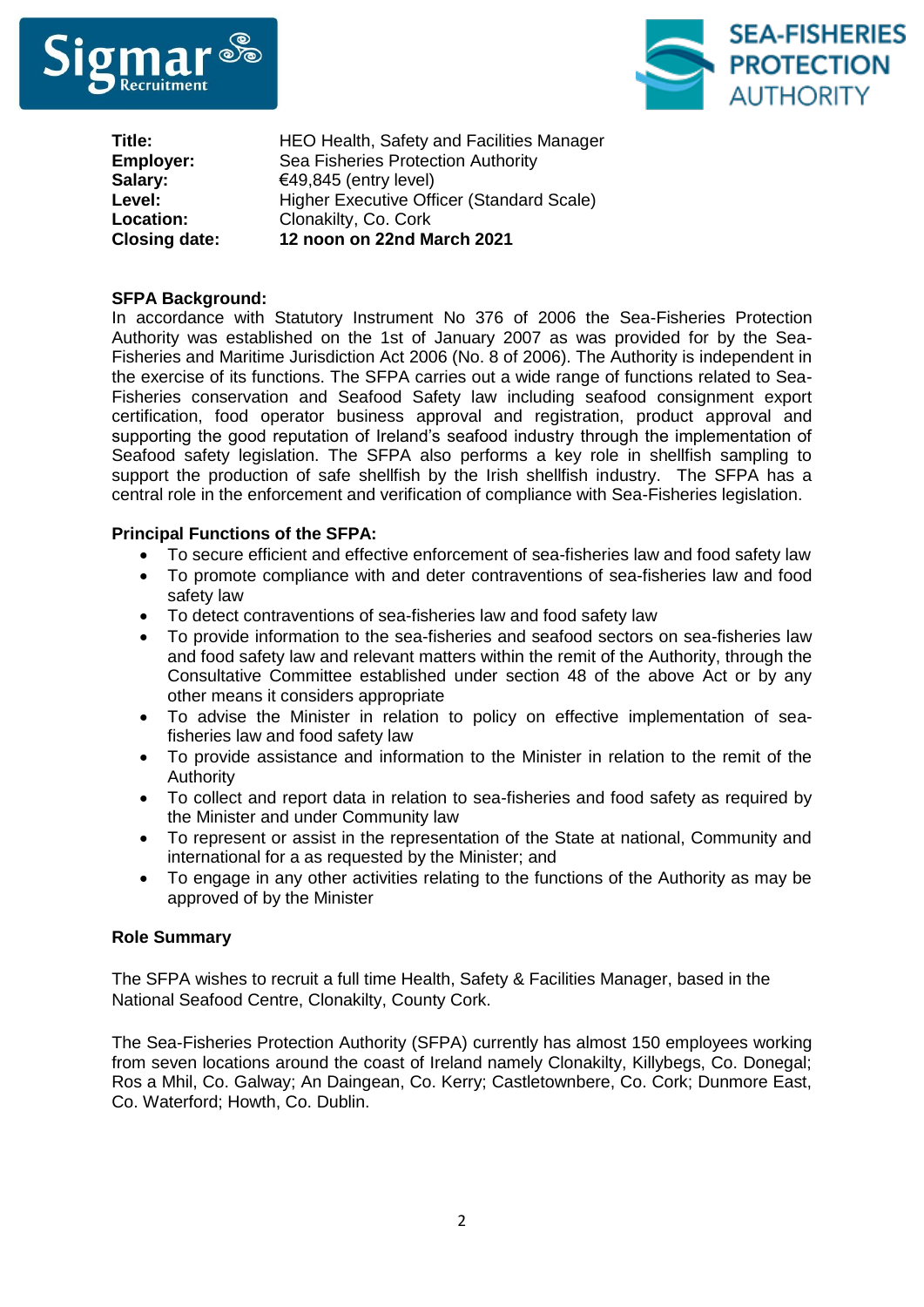



These buildings must be maintained so that they are fit for purpose and they provide a safe environment both for SFPA staff and visitors. The Manager will promote employee awareness on matters of health and safety and energy management and promote a positive Health and Safety culture.

Each of these locations requires competent management oversight from the perspective of: the health and safety of the staff and buildings, cleaning and general maintenance of buildings, utilities, space management, contracts management, building security, and energy management.

# **Key duties and responsibilities will include:**

# **Health, Safety and Facilities Manager**

# Health & Safety

- Ensure efficient management of all Health and Safety functions within the organization and the day to day co-ordination of the Authority's Health and Safety system to ensure a safe and suitable working environment which is compliant with current H&S legislation.
- Develop systems for the effective delivery and maintenance of an Authority-wide Health and Safety system.
- Deal with all Health and Safety related enquiries in a timely manner.
- Ensure the SFPA H&S Statement, SOPs and guidance documents are reviewed regularly and revised as necessary to ensure compliance and effectiveness.
- Procure / tender for suppliers of H&S equipment, PPE and H&S systems for the SFPA.
- Manage fire safety processes to ensure legal compliance.
- Maintain all H&S records in accordance with Data Protection Policies in a central database, including records of accidents, injuries and dangerous occurrences.
- Ensure H&S training needs and requirements are met, and records maintained.
- Complete site inspections, risk assessments, site inductions etc.
- Manage the investigation of H&S major occurrences or injuries and put in place actions to prevent a reoccurrence.
- Maintain a comprehensive accident/injury at work database & procedure for all SFPA employees and suppliers etc.
- Ensure a sufficient panel of Occupational First Aid personnel, Fire Marshalls and H&S representatives in each location.
- Implement initiatives to up-skill others through a cyclical process of employee development & best practice.
- Coordinate necessary responses to infectious disease / pandemic, emergency or disaster from a health and safety and facilities perspective.

#### **Facilities**

- Coordinate maintenance of buildings, plumbing systems, electrical systems, and parking areas.
- Ensure facilities issues are managed and, as required, coordinate the appointment of external consultants/service providers, adhering to Government procurement policies and procedures
- Be the main point of contact and liaise closely with DAFM Accommodation Services and OPW regarding any building issues that come under their remit.
- Oversee building refurbishment and renovations with contractors and the OPW.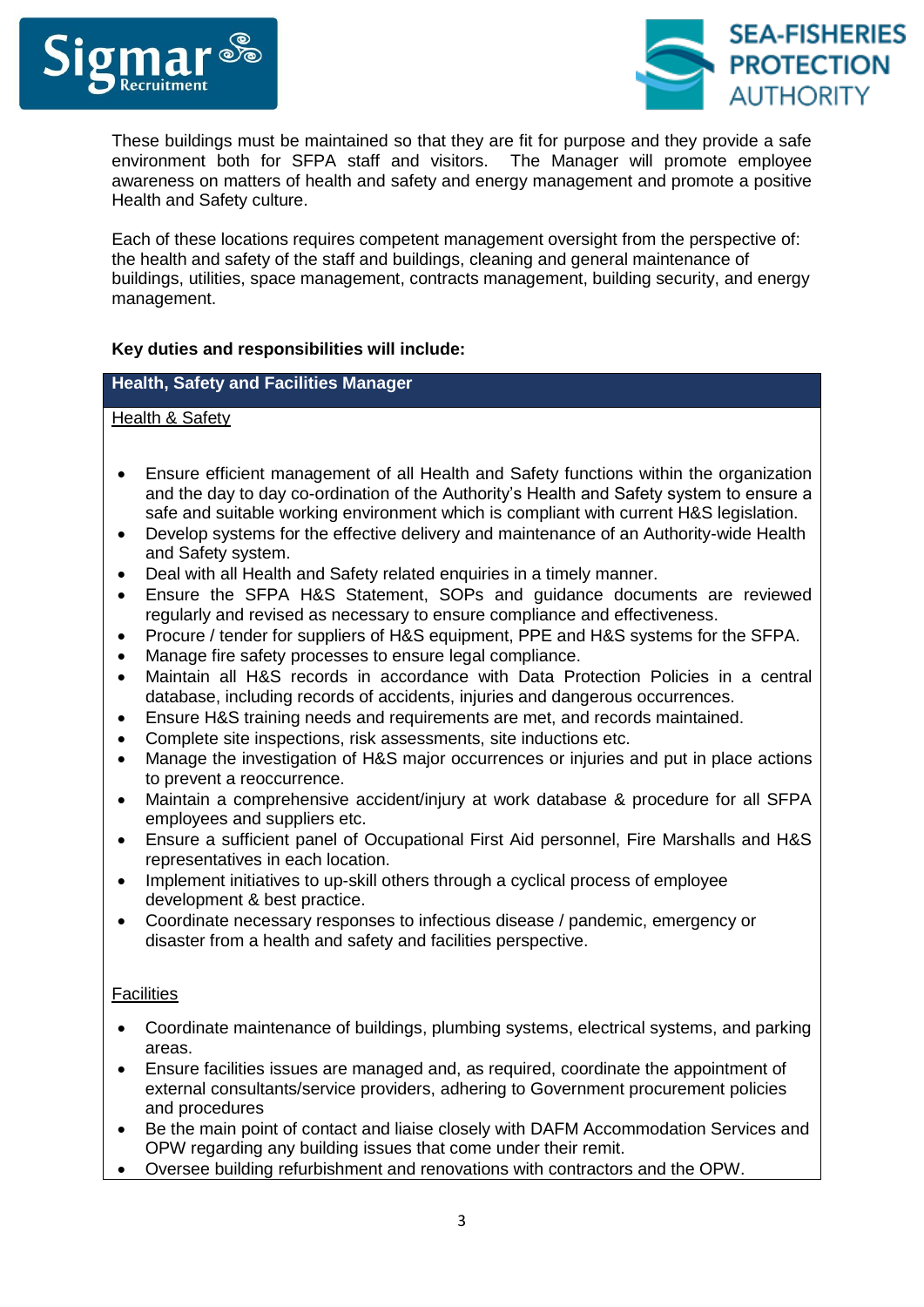



- Ensure service inspections and statutory inspections are carried out, documented and executed in a timely and efficient manner and any anomalies actioned.
- Prepare budgets and work scopes for contracted maintenance activities and maximize cost effectiveness.
- Ensure contractor standards, service levels and rates are in compliance with the standards required by SFPA and by Government policies
- Coordinate all contractors that attend SFPA Head Office and ensure all the relevant documentation is in place prior to the work commencing.
- Identify and pursue opportunities to optimise effectiveness.
- Plan for future development in line with strategic business objectives.
- Ensure faulty building, facilities and equipment are reported to the OPW, DAFM Accommodation Services or SFPA Management without delay
- Plan the best utilisation of space and resources for new buildings or re-organising current premises. Allocate and manage facilities space including intra office moves.
- Assist in preparation of annual budgets.
- Conduct safety audits periodically in association with local H&S representatives.
- Represent the Authority as the Energy Performance Officer and be accountable for energy management and performance.
- Advise on and monitor energy efficiency assisting the SFPA to deliver on targets
- Implement the SFPA Energy Management Plan and work closely with internal and external stakeholders to ensure targets are met.
- Ensure SEAI energy performance reporting is completed accurately and efficiently.
- Carry out other additional duties of a comparable nature as determined by the Director.
- This role may involve responding to issues arising out of hours on an ad hoc basis. Some weekend or out of hours work may be required (overtime arrangements will be applicable).

# **Essential Criteria:**

- At least 3 years' relevant experience in a similar role.
- Candidates, on the closing date for this competition, must hold or must be in the process of completing a minimum Level 7 third level qualification in a relevant discipline.
- Candidates must have completed a qualification in Health and Safety and possess an indepth knowledge of the associated legislation, regulations and best practice.
- Experience in the maintenance of buildings and an understanding of facilities operations.
- Familiarity with plumbing, electrical, sewer and HVAC systems.
- Excellent IT skills, proficiency in Microsoft Office.
- Budget Management experience.
- Excellent report writing skills.
- Excellent numeric and accuracy skills.
- Full driving license & must be prepared to travel to sites nationwide as required.

# **Desirable Criteria:**

- A qualification in Facilities Management, Engineering, Construction Management, or related qualification such as business management.
- Working knowledge of procurement and contracts.
- Public sector knowledge and experience, is not essential.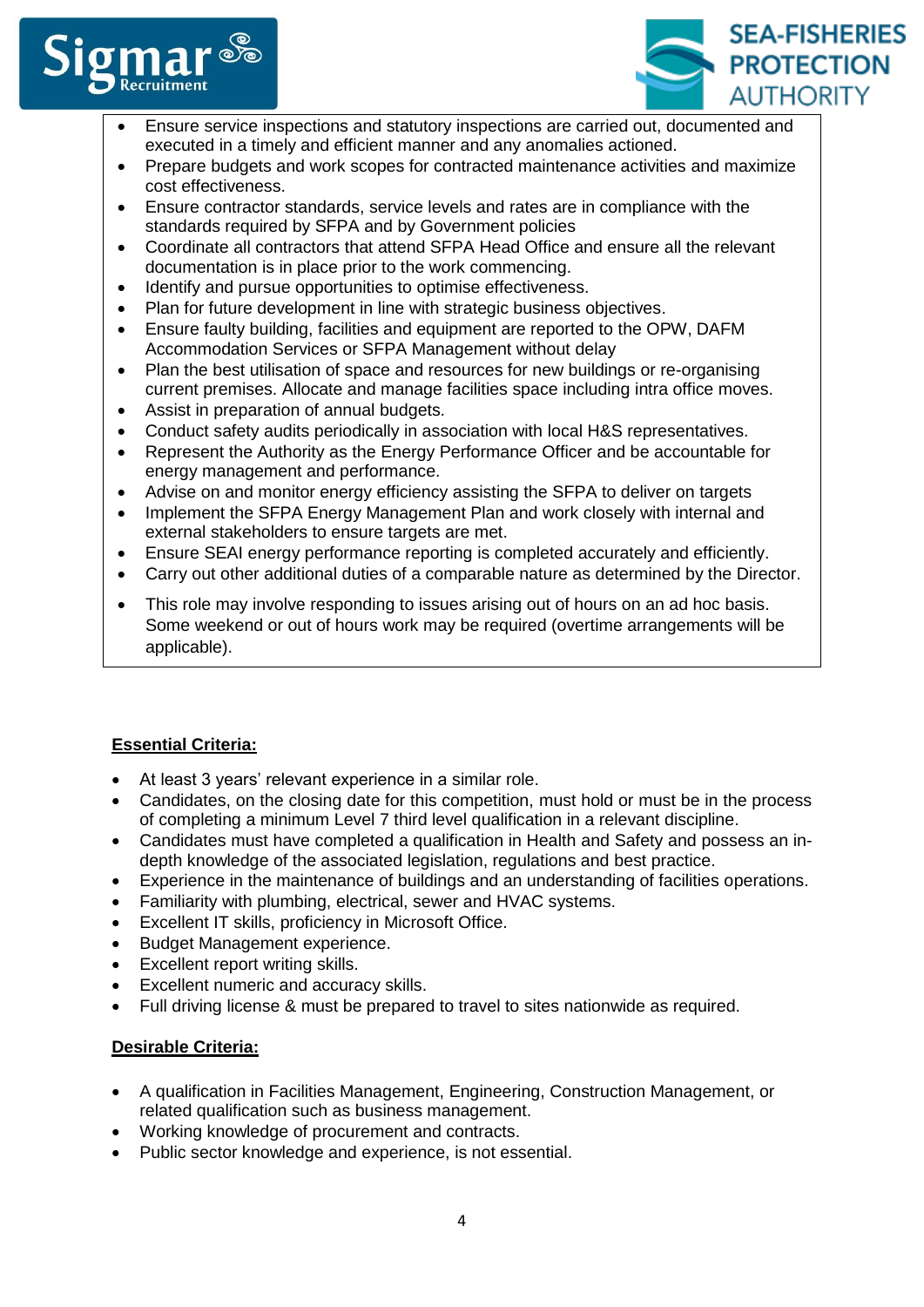



*Note:* This job description should be regarded as an outline of the major areas of accountability at the present time and will be reviewed and assessed on an ongoing basis.

#### **Job Revision:**

This job description is subject to periodic revision following discussion with the post-holder in order to meet future developments of the Sea Fisheries protection Authority. It may include any other duties and responsibilities as determined by the Authority.

#### **Outside Employment:**

The position is whole time and the officer may not engage in private practice or be connected with any outside business, which would interfere with the performance of official duties.

#### **Principal Conditions of Service**

Principal conditions of service will be applied in line with all relevant governmental circulars/procedures and policies applicable at time of placement.

# **Key competencies for effective performance at HEO Grade:**

- Team Leadership
- Analysis & Decision Making
- Management & Delivery of results
- Interpersonal & Communication skills
- Specialist Knowledge, Expertise and Self Development
- Drive & Commitment to Public Service Values

It is an absolute requirement that candidates declare any potential conflict of interest at the application stage of the recruitment process. Failure to declare such conflicts of interest which later come to light may result in the candidate being disqualified from the competition or, if the candidate is offered and takes up a role with the SFPA on the basis of misleading information may result in immediate dismissal from the SFPA.

#### **Conditions of Service General:**

The appointment is to the HEO grade on a permanent contract and is subject to the Civil Service Regulations Acts 1956 to 2005, the Public Service Management (Recruitment and Appointments) Act 2004, the Sea-Fisheries and Maritime Jurisdiction Act 2006 (No. 8 of 2006) and any other Act for the time being in force relating to the Civil or Public Service.

The selection process will include competency based interviews.

# **Pay:**

#### **HEO PPC SALARY scale**:-

€49,845, €51,303, €52,756, €54,210, €55,669, €57,123, €58,578, €60,6791, €62,7762

Long service increments may be payable after 3 years (LSI-1) and 6 years (LSI-2) satisfactory service at the maximum of the scale. Increments are normally awarded annually subject to satisfactory performance and sick leave limits; however, payment of increments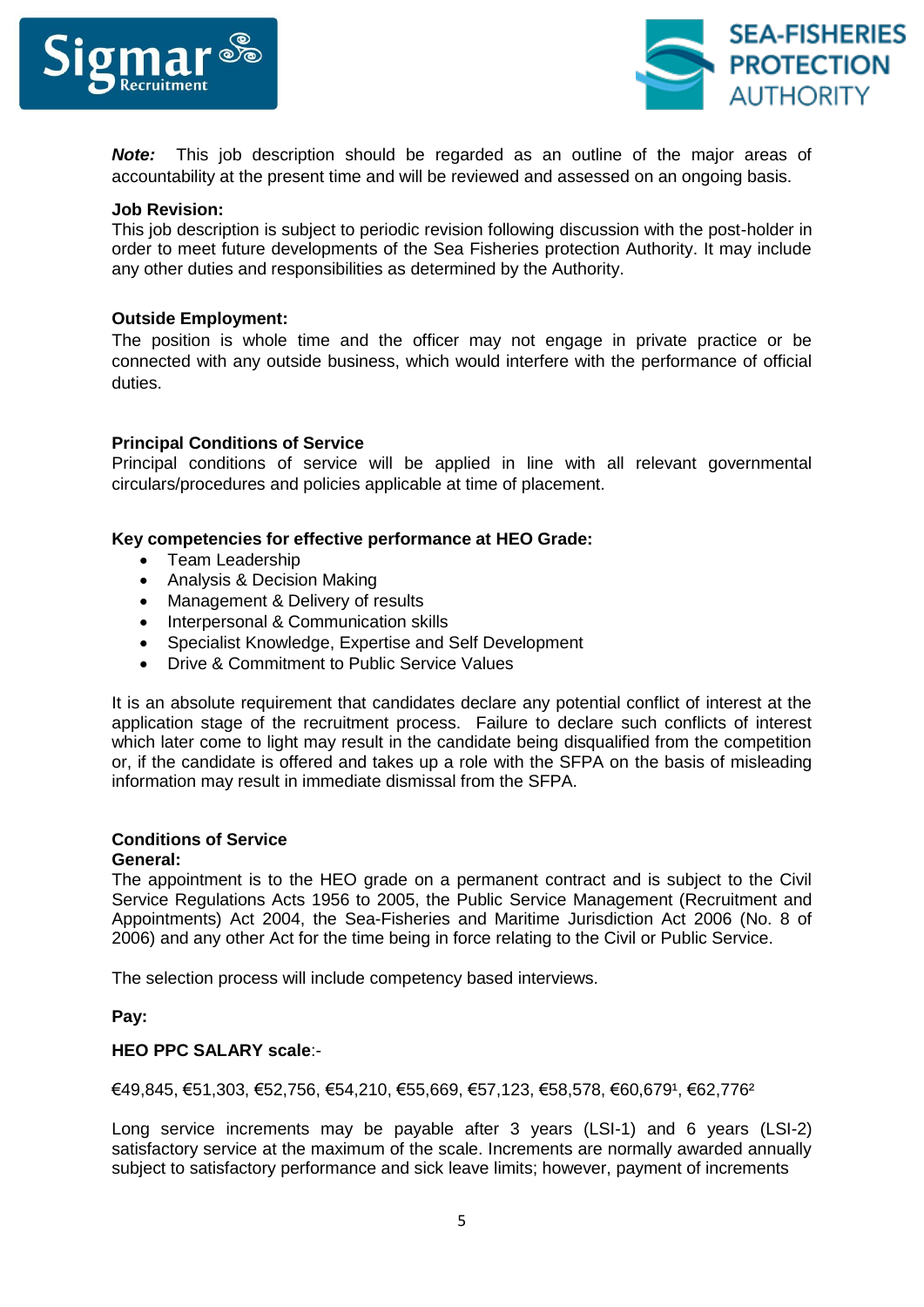



and or the rate of remuneration may be adjusted from time to time in line with Government pay policy.

The remuneration shall be deemed to accrue from day-to-day and be payable by equal twoweekly instalments on the agreed day of every two weeks in arrears by bank credit transfer.

#### **Important Note:**

Candidates should note that entry will be at the minimum of the scale and the rate of remuneration may be adjusted from time to time in line with Government pay policy.

Candidates should note that different pay and conditions may apply if, immediately prior to appointment, the appointee is a serving civil or public servant.

#### **Tenure**

In the event of appointment to a permanent or temporary position with the Authority the appointee must serve a probationary period, which will last for twelve months. If at any time during this period it appears that the appointee would not be suitable for final appointment the probation will be terminated.

#### **Location:**

The appointee for this role will be based in Clonakilty. Meetings may take place at locations around Ireland. When absent from home and headquarters on official business appropriate travelling expenses and subsistence allowances will be paid subject to the normal Civil Service regulations.

#### **Hours of attendance**

Hours of attendance will amount to not less than 43.25 hours gross (43 hrs and 15 mins) and 37 hrs net per week. The appointee will be required to work such additional hours from time to time as may be reasonable and necessary for the proper performance of his/her duties subject to the limits set down in the working time regulations.

#### **Rest Periods:**

The terms of the Organisation of Working Time Act, 1997 will apply to this appointment.

#### **Annual Leave**

In addition to the standard 9 public holidays and Good Friday, the annual leave for this position is 29 days per annum. This allowance is subject to the usual conditions regarding the granting of annual leave and is based on a five day week.

#### **Sick Leave**

Pay during properly certified sick absence, provided there is no evidence of permanent disability for service, will apply on a pro-rata basis, in accordance with the provisions of the sick leave circulars.

#### **PRSI:**

Officers who will be paying Class A rate of PRSI will be required to sign a mandate authorising the Department of Social Protection to pay any benefits due under the Social Welfare Acts directly to the SFPA. Payment during illness will be subject to the officer making the necessary claims for social insurance benefit to the Department of Social Protection within the required time limits.

#### **Superannuation and Retirement**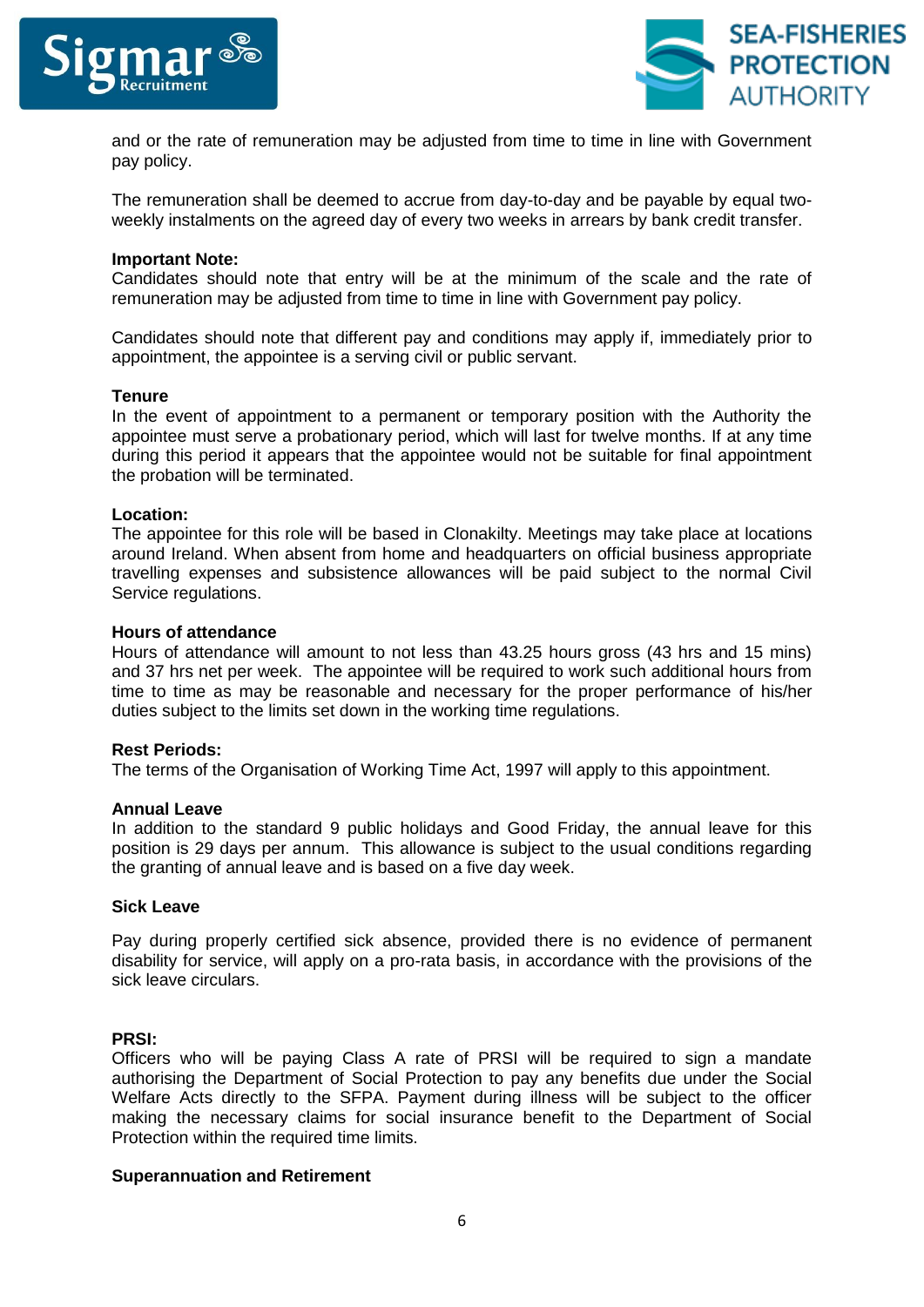



The successful candidate will be offered the appropriate superannuation terms and conditions as prevailing in the SFPA at the time of being offered an appointment. In general, and except for candidates who have worked in a pensionable (non-single scheme terms) public service job in the 26 weeks prior to appointment (see paragraph d below), this means being offered appointment based on membership of the Single Public Service Pension Scheme ("Single Scheme").

# **Key provisions attaching to membership of the Single Scheme are as follows:**

#### **Pensionable Age:**

The minimum age at which pension is payable is 66 (rising to 67 and 68) in line with State Pension age changes.

- **a) Retirement Age:** will be determined in accordance with the relevant government Departmental circulars.
- **b) Pension Abatement**
- If the appointee was previously employed in the Civil Service and is in receipt of a pension from the Civil Service normal abatement rules will apply. However, if the appointee was previously employed in the Civil Service and awarded a pension under voluntary early retirement arrangements (other than the Incentivised Scheme of Early Retirement (ISER) or the Department of Health Circular 7/2010 VER/VRS which, as indicated above, renders a person ineligible for the competition) the entitlement to that pension will cease with effect from the date of reappointment. Special arrangements will, however be made for the reckoning of previous service given by the appointee for the purpose of any future superannuation award for which the appointee may be eligible.
- If the appointee was previously employed in the Civil Service or in the Public Service please note that the Public Service Pensions (Single Scheme and Other Provisions) Act 2012 includes a provision which extends abatement of pension for all Civil and Public Servants who are re-employed where a Public Service pension is in payment. This provision to apply abatement across the wider public service came into effect on 1 November 2012.
- This may have pension implications for any person appointed to this position that is currently in receipt of a Civil or Public Service pension or has a preserved Civil or Public Service pension which will come into payment during his/her employment in this position.

# **Department of Education and Skills Early Retirement Scheme for Teachers Circular 102/2007**

 The Department of Education and Skills introduced an Early Retirement Scheme for Teachers. It is a condition of the Early Retirement Scheme that with the exception of the situations set out in paragraphs 10.2 and 10.3 of the relevant circular documentation, and with those exceptions only, if a teacher accepts early retirement under Strands 1, 2 or 3 of this scheme and is subsequently employed in any capacity in any area of the public sector, payment of pension to that person under the scheme will immediately cease. Pension payments will, however, be resumed on the ceasing of such employment or on the person's 60th birthday, whichever is the later, but on resumption, the pension will be based on the person's actual reckonable service as a teacher (i.e. the added years previously granted will not be taken into account in the calculation of the pension payment).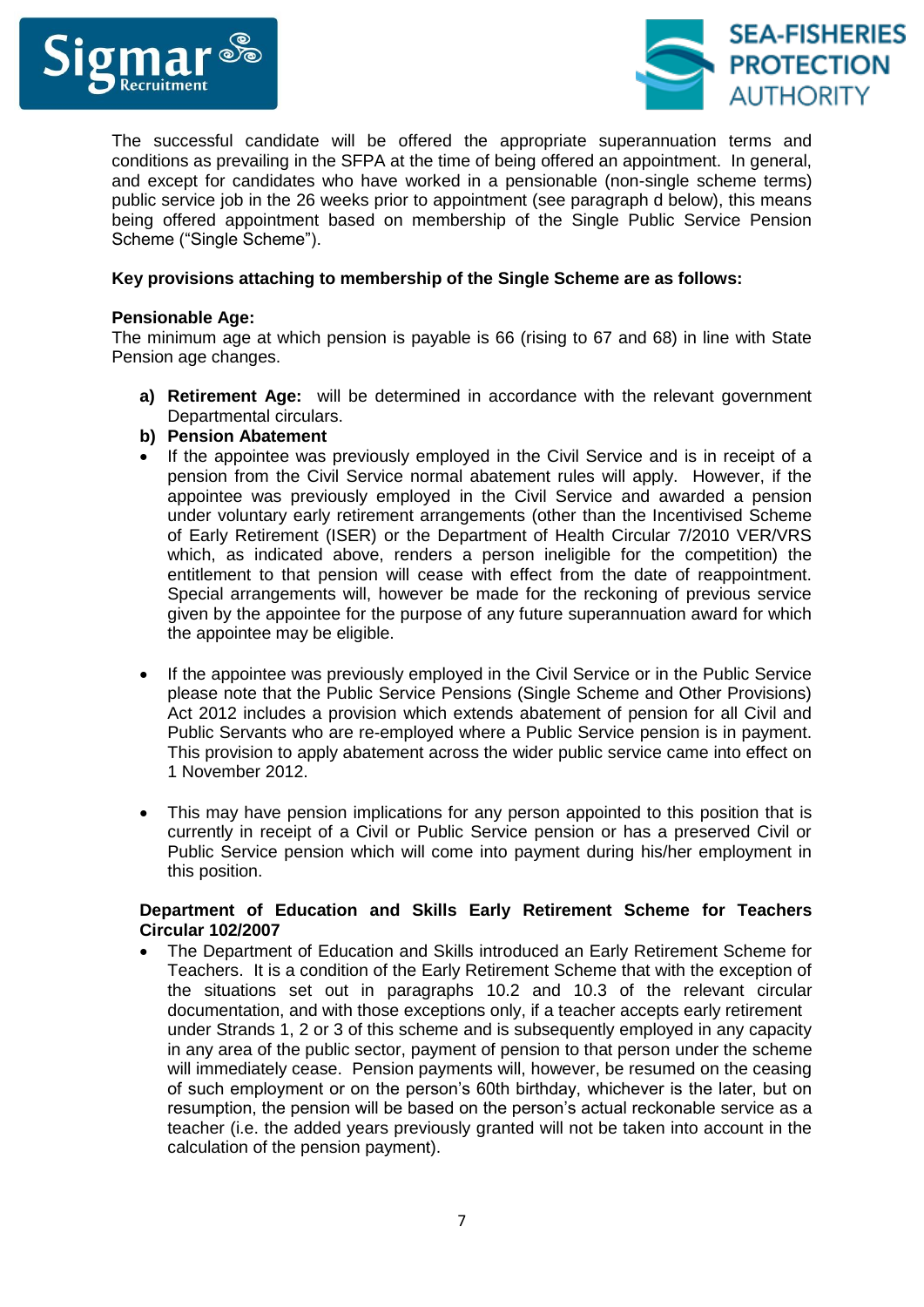



### **Ill-Health Retirement**

Please note that where an individual has retired from a Civil/Public Service body on the grounds of ill-health his/her pension from that employment may be subject to review in accordance with the rules of ill-health retirement within the pension scheme of that employment.

# **c) Prior Public Servants**

While the default pension terms, as set out in the preceding paragraphs, consist of Single Scheme membership, this may not apply to certain appointees. Full details of the conditions governing whether or not a public servant is a Single Scheme member are given in the Public Service Pensions (Single Scheme and other Provisions) Act 2012.

However the key exception case (in the context of this competition and generally) is that a successful candidate who has worked in a pensionable (non-single scheme terms) capacity in the public service within 26 weeks of taking up appointment, would in general not become a member of the Single Scheme. In this case such a candidate would instead be offered membership of the pension scheme for non-established civil servants ("Non-Established State Employee Scheme"). This would mean that the abatement provisions at (c) above would apply, and in addition there are implications in respect of pension accrual as outlined below:

# **d) Pension Accrual**

A 40-year limit on total service that can be counted towards pension where a person has been a member of more than one existing public service pension scheme would apply. This 40-year limit, which is provided for in the Public Service Pensions (Single Scheme and other Provisions) Act 2012 came into effect on 28 July 2012. This may have implications for any appointee who has acquired pension rights in a previous public service employment.

#### **e) Pension-Related Deduction**

This appointment is subject to the pension-related deduction in accordance with the Financial Emergency Measure in the Public Interest Act 2009.

The above represents the principal conditions of service and is not intended to be the comprehensive list of all terms and conditions of employment which will be set out in the employment contract to be agreed with the successful candidates.

#### **The Selection Process**

#### **How to Apply:**

All candidates should visit [www.sfpajobs.com](http://www.sfpajobs.com/) where there is a full list of available positions in the SFPA with the corresponding downloadable information booklet for each position. There will also be a link to the online application portal to where all applications must be submitted.

To apply, candidates must complete an on line Application Form. As the form cannot be saved as a word document we suggest that candidates prepare all their responses for the competencies in advance of completing and submitting the application form.

Only fully completed Application Forms submitted online will be accepted into the campaign. Applications will not be accepted after the closing date.

#### **Closing Date:**

Your on line application form must be submitted by 12 noon on 22nd March 2021. Applications will not be accepted after this time.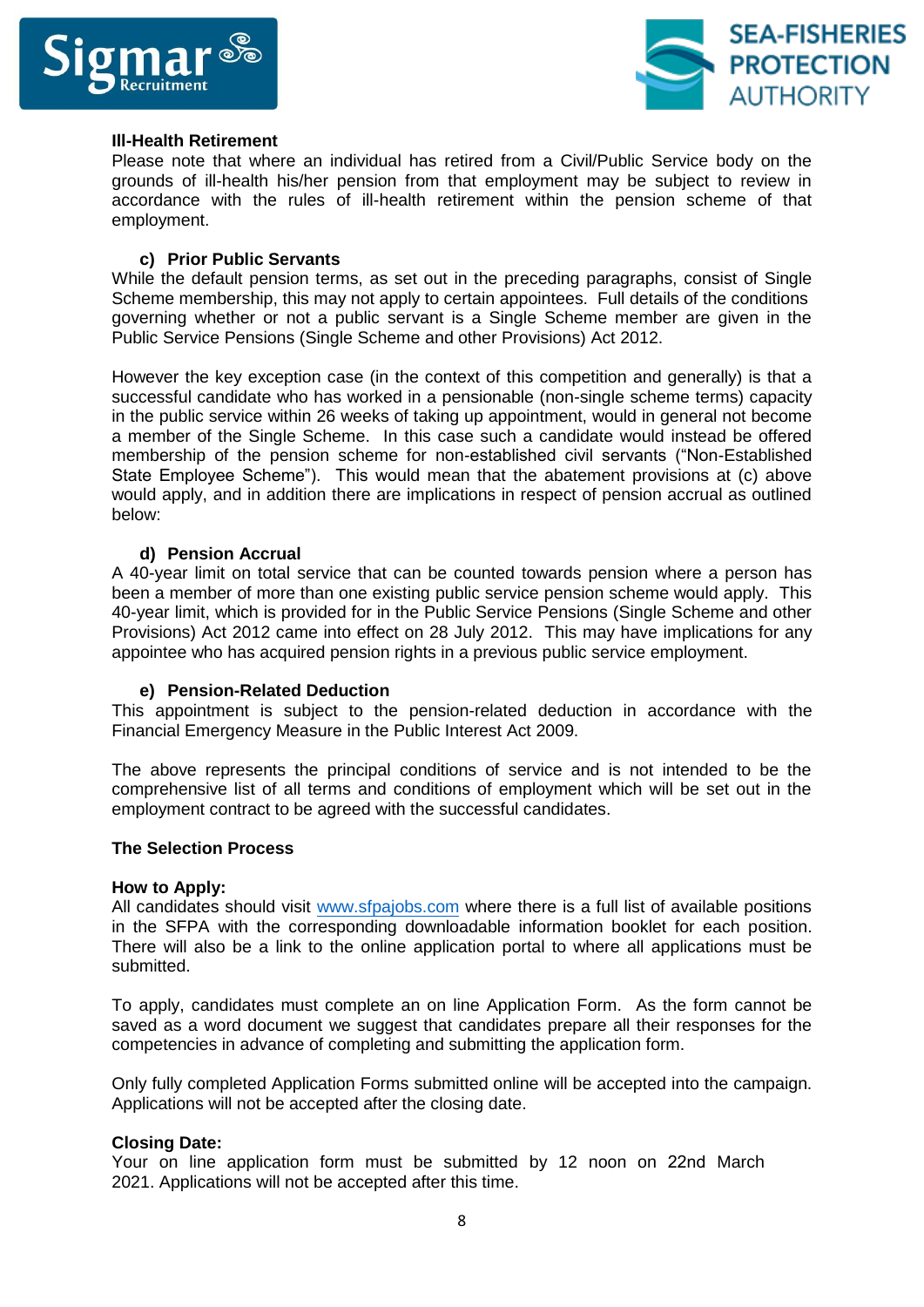



If you do not receive an acknowledgement of receipt of your application within 24 hours of applying, please contact [SFPA@sigmar.ie](mailto:SFPA@sigmar.ie)

Campaign updates will be issued to your registered email address as entered on the online application portal.

The onus is on each applicant to ensure that they are in receipt of all communication from Sigmar Recruitment Consultants Ltd. You are advised to check your emails on a regular basis throughout the duration of the competition; in addition, being sure to check junk/spam folders should any emails be mistakenly filtered.

Sigmar Recruitment accepts no responsibility for communication not accessed or received by an applicant.

Candidates should make themselves available on the date(s) specified by Sigmar Recruitment Consultants Ltd. and should make sure that the contact details specified on their application form are correct.

#### **Selection Process:**

The Selection Process may include the following:

- Submission of Application Form
- Aptitude Testing
- Shortlisting of candidates based on the information contained in their Application Form
- Initial/preliminary interview
- Presentation or other exercises
- A final competitive interview
- Any other tests or exercises that may be deemed appropriate

#### **Shortlisting:**

Normally the number of applications received for a position exceeds that required to fill existing and future vacancies to the position. While you may meet the eligibility requirements of the competition, if the numbers applying for the position are such that it would not be practical to interview everyone, Sigmar Recruitment Consultants Ltd. may decide that a smaller number of applicants will only be called to interview.

In this respect, Sigmar Recruitment Consultants Ltd. provide for the employment of a short listing process to select a group for interview who, based on an examination of the application forms, appear to be the most suitable for the position. An expert board will examine the application forms against a pre-determined criteria based on the requirements of the position. This is not to suggest that other candidates are necessarily unsuitable or incapable of undertaking the job, rather that there are some candidates, who based on their application, appear to be better qualified and/or have more relevant experience. It is therefore in your own interest to provide a detailed and accurate account of your qualifications/experience on the application form.

#### **Order of Merit:**

After offering the successful candidate the position the Sea Fisheries Protection Authority may form an order of merit which would be valid for 2 years from the date of the first appointment made. If this role becomes available again in that time frame, they may choose to revisit this panel and offer the next candidate on the order of merit but are not obliged to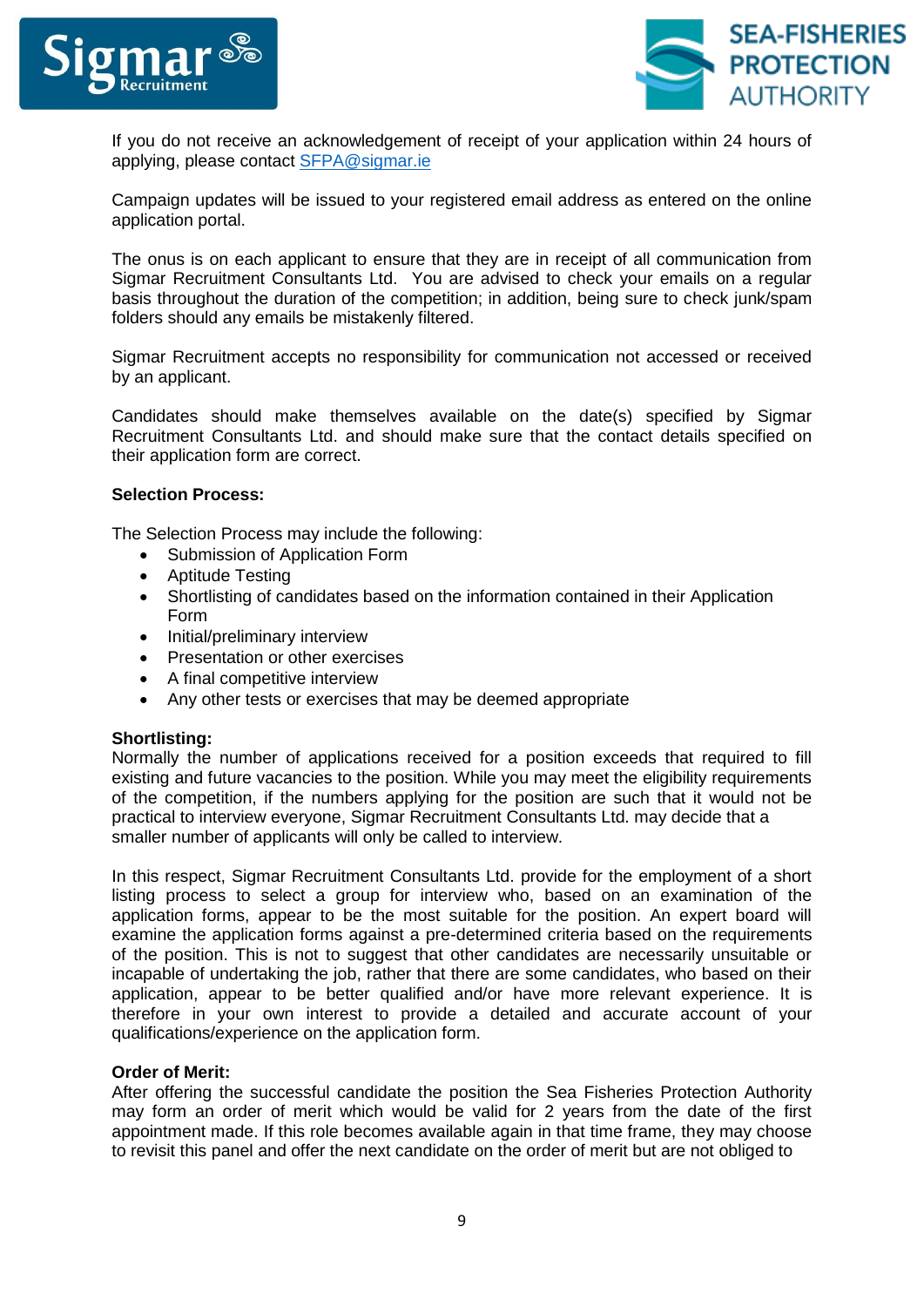



do so. Only candidates that pass the competency interview may be included in the order of merit.

# **Confidentiality:**

Subject to the provisions of the Freedom of Information Act 2014 applications will be treated in strictest confidence.

#### **Other Important Information**

Sigmar Recruitment Consultants Ltd. will not be responsible for refunding any expenses incurred by candidates.

The admission of a person to a competition, or invitation to attend interview, or a successful result notification, is not to be taken as implying that Sigmar Recruitment Consultants Ltd. is satisfied that such a person fulfils the requirements or is not disqualified by law from holding the position and does not carry a guarantee that your application will receive further consideration. It is important, therefore, for you to note that the onus is on you to ensure that you meet the eligibility requirements for the competition before attending for interview. If you do not meet these essential entry requirements but nevertheless attend for interview you will be putting yourself to unnecessary expense.

Prior to recommending any candidate for appointment to this position Sigmar Recruitment Consultants Ltd. will make all such enquiries that are deemed necessary to determine the suitability of that candidate. Until all stages of the recruitment process have been fully completed a final determination cannot be made nor can it be deemed or inferred that such a determination has been made.

Should the person recommended for appointment decline, or having accepted it, relinquish it or if an additional vacancy arises the Board may, at its discretion, select and recommend another person for appointment on the results of this selection process

#### **Candidates' Rights - Review Procedures in relation to the Selection Process**

Sigmar Recruitment Consultants Ltd. will consider requests for review in accordance with the provisions of the codes of practice published by the CPSA. The Codes of Practice are available on the website of the Commission for Public Service Appointments [http://www.cpsa.ie/.](http://www.cpsa.ie/)

Should a candidate be unhappy with an action or decision in relation to their application (where the selection is managed by Sigmar Recruitment) they can seek feedback from Sigmar Recruitment. An initial review will be carried out internally by the candidate's recruitment contact as to why their application was deemed unsuccessful. The outcome of this review will be sent to the candidate in written format.

- To request an initial review, a candidate must write to Sigmar within 5 working days of receiving notification of the decision on their application. Sigmar will carry out the initial review without delay. If the candidate is dissatisfied with the outcome, they may resort to the formal procedures within 2 working days of receiving notifications of the outcome of the initial review.
- Should the candidate not be satisfied with the outcome of the initial review, it will be referred to the Account Director who acts as the decision arbitrator.
- The decision arbitrator will be a person unconnected with the selection process and he/she will adjudicate on requests for review. The decision of the decision arbitrator in relation to such matters is final.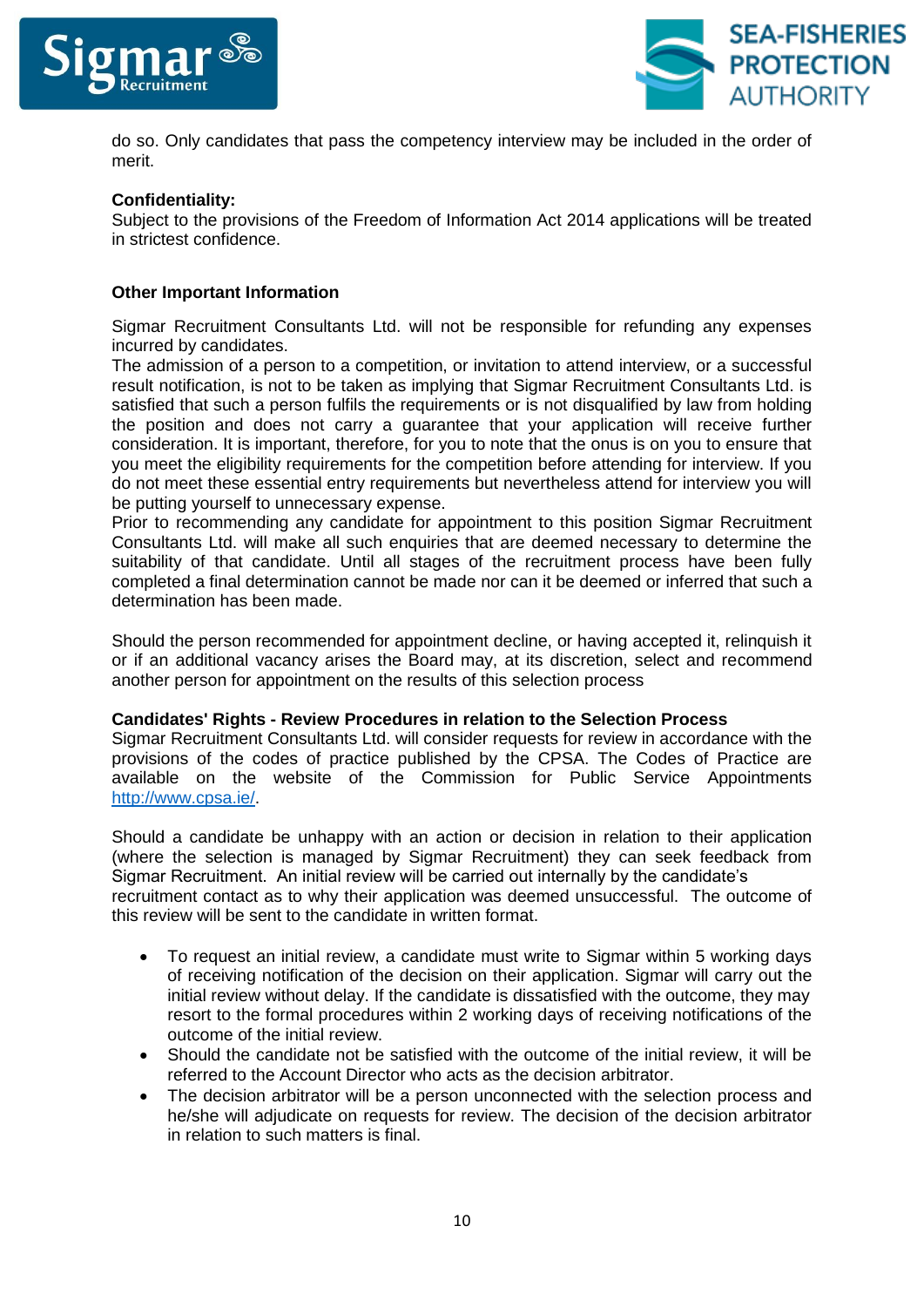



# **Candidates' Obligations**

Candidates should note that canvassing will disqualify and will result in their exclusion from the process.

### **Candidates must not:**

- $\bullet$
- Knowingly or recklessly provide false information
- Canvass any person with or without inducements
- Interfere with or compromise the process in any way
- A third party must not personate a candidate at any stage of the process.
- Any person who contravenes the above provisions or who assists another person in contravening the above provisions is guilty of an offence. A person who is found guilty of an offence is liable to a fine/or imprisonment.

In addition, where a person found guilty of an offence was or is a candidate at a recruitment process, then:

- Where he/she has not been appointed to a post, he/she will be disqualified as a candidate; and
- Where he/she has been appointed subsequently to the recruitment process in question, he/she shall forfeit that appointment.

# **Specific candidate criteria**

#### **Candidates must:**

- Have the knowledge and ability to discharge the duties of the post concerned
- Be suitable on the grounds of character
- Be suitable in all other relevant respects for appointment to the post concerned and if successful, they will not be appointed to the post unless they:
- Agree to undertake the duties attached to the post and accept the conditions under which the duties are, or may be required to be, performed
- Are fully competent and available to undertake, and fully capable of undertaking, the duties attached to the position
- Be passed medically fit to take up the appointment

#### **Deeming of candidature to be withdrawn**

Candidates who do not attend for interview or other test when and where required by Sigmar Recruitment, or who do not, when requested, furnish such evidence as Sigmar Recruitment require in regard to any matter relevant to their candidature, will have no further claim to consideration.

#### **Quality Customer Service**

We aim to provide an excellent quality service to all our customers. If, for whatever reason, you are unhappy with any aspect of the service you receive from us, we urge you to bring this to the attention of the unit or staff member concerned. This is important as it ensures that we are aware of the problem and can take the appropriate steps to resolve it. Feedback will be provided on written request.

### **Data Protection Acts, 1988, 2003 and 2018**

When your application form is received, we create a record in your name, which contains much of the personal information you have supplied. This personal record is used solely in processing your candidature and should you be successful certain information you provide